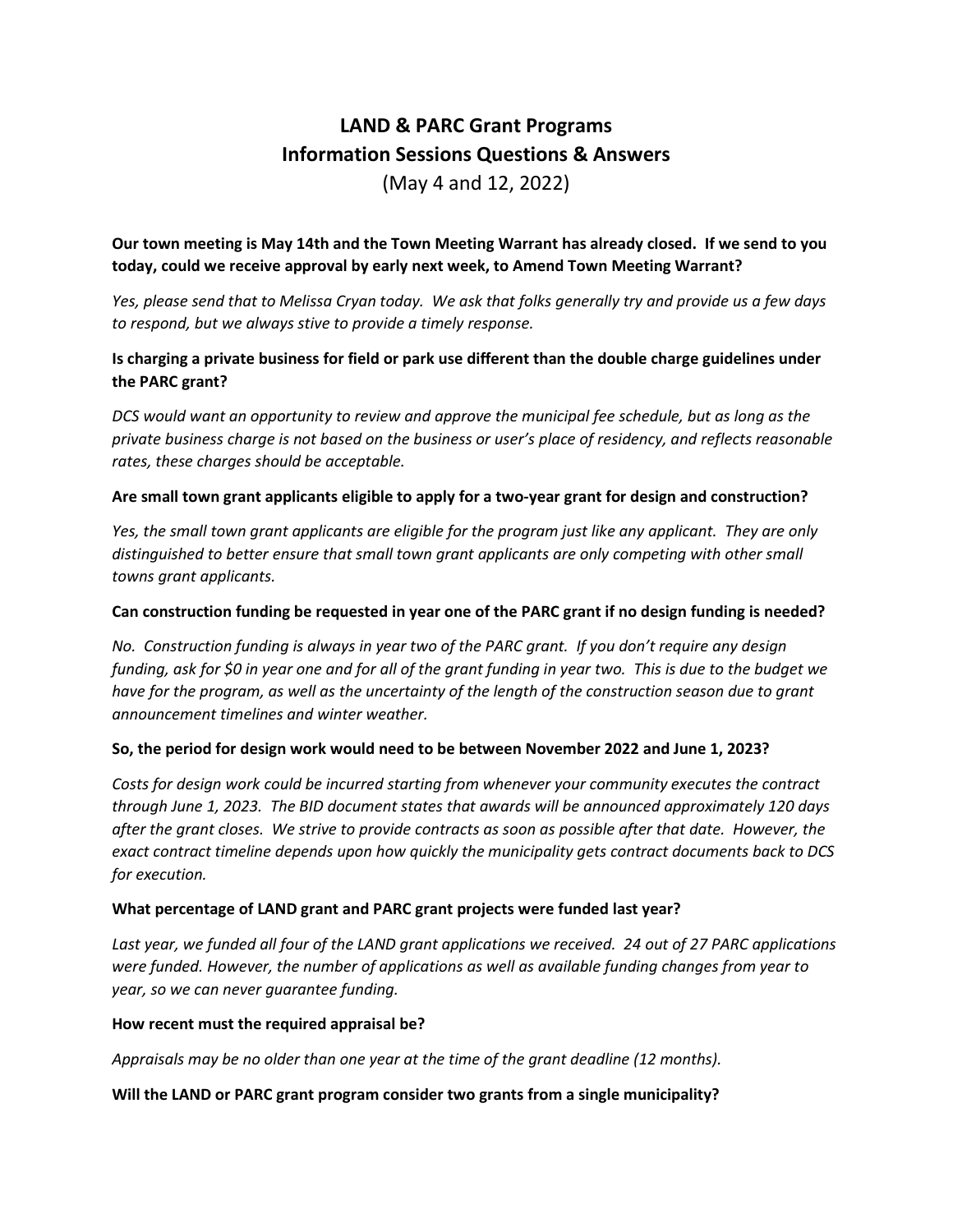*The PARC grant program limits grant award to one per municipality, however, a community may submit as many grant applications as they would like, the LAND grant program does not.* 

# **Can a LAND Grant application include non-contiguous parcels under the same ownership, to promote a watershed protection approach?**

*Per the BID document, landholdings that are contiguous, under the same ownership, or proposed for acquisition for a single purpose may be packaged in the same application. For example, if two parcels are held by the same landowner and adjacent to the same conservation area, and both are proposed to be incorporated as part of that area, then both parcels may be packaged in one application. However, if there are two parcels with unrelated resources under different land ownership, those should be treated as individual projects and submitted in separate applications to be reviewed and ranked individually.*

## **What type of Environmental Justice outreach does DCS like to see? Are there particular methods you advocate that achieve the goals of enhanced outreach?**

*We like to see outreach that reduces the barriers to public input or resident participation. This might require identifying languages spoken in that specific EJ neighborhood, and pursuing translational services to reduce language barriers, or physically hosting meetings in EJ neighborhoods to facilitate participation. Consider visiting the park that you would like to renovate to ask what amenities the users would like to have there. Effective outreach is going beyond the simple act of posting a flyer or posting a public notice. Public notices are particularly ineffective – many communities lack a local newspaper, and few people read public notices.* 

**The regional land trust anticipates becoming the interim owner of land currently in Chapter 61. Our municipality anticipates applying for a LAND grant to purchase the land from the land trust, and then would like to convey a CR to the land trust. How should we structure this?**

*If you have questions specific to your project, and specifically the sequence of transactions required to satisfy grant requirements and other criteria, please reach out to us to schedule a time to discuss in detail.* 

**Our municipality would like to pursue a PARC grant to fund construction of a playground next to our town airport. Do we need the airport to gift the recreation department the land?** 

*The PARC grant requires that the land subject to the grant be municipally-held parkland. The airport would need to gift the land to the town in advance of the town receiving a grant award.* 

# **For the LAND grant, can land interests be held jointly between the Conservation Commission and Agricultural Commission?**

*The BID identifies that land or CRs purchased with grant funding should be held by the municipality's conservation commission or agriculture commission. Since both commissions are eligible, joint ownership would be acceptable. However, the application should identify the reason for joint ownership and specific responsibilities of each commission. If the property interest to be held jointly is a CR, the primary CR grantee must be identified in the application.* 

## **Are updates to a bathroom at a park that is for residents only eligible to apply for a PARC grant?**

*The park where the updates or renovations are proposed must be open to all, regardless of residence.*